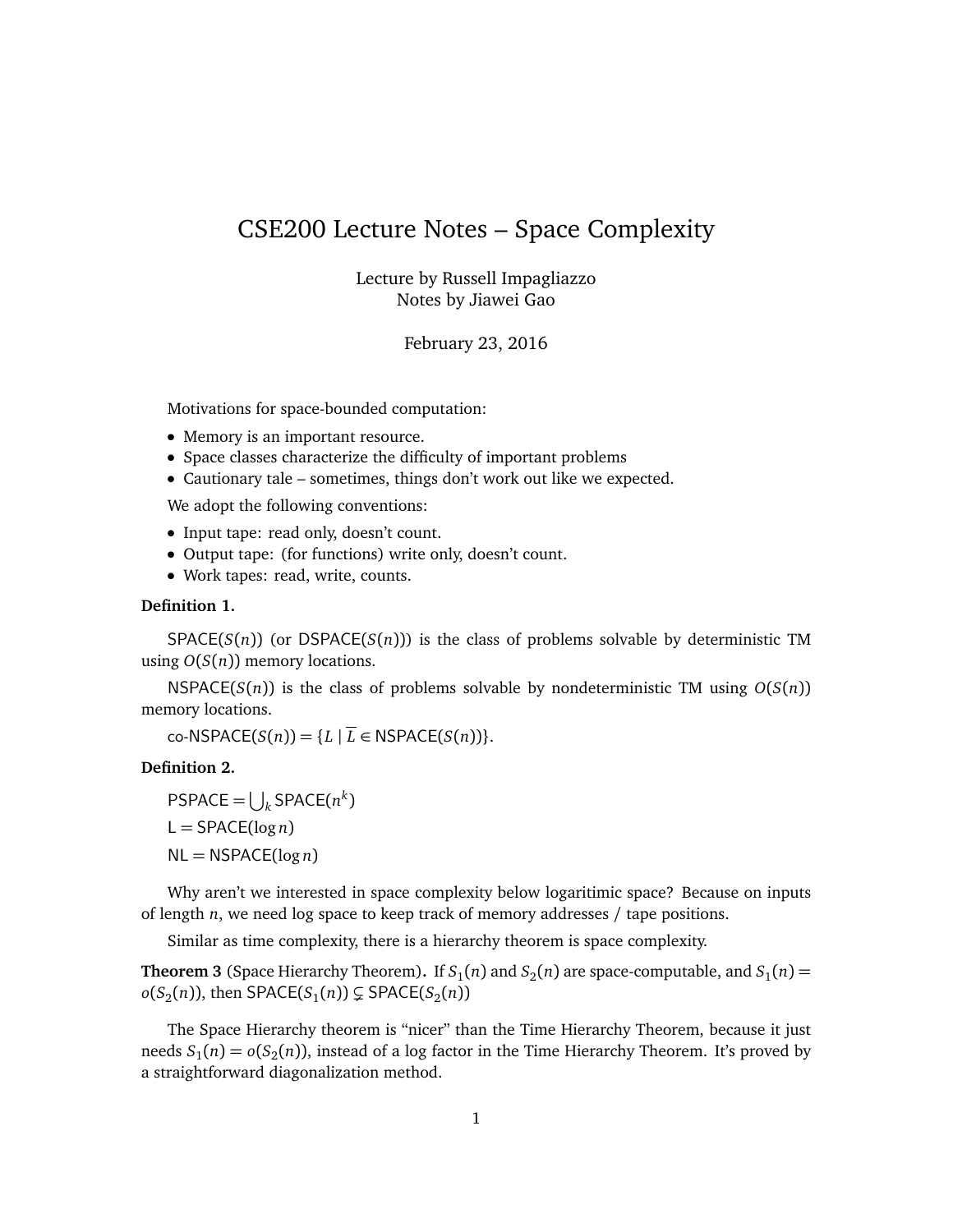# **1 Space complexity vs. time complexity**

**Definition 4.** A *configuration* of *M* on input *x* includes

- 1. The current state;
- 2. Positions of the heads of input tape and work tapes;
- 3. Content of work tapes.

Recording a state needs constant space. Recording the positions of the heads need space *n* for input tape, and  $S(n)$  for each work tape.

The number of contents of working tapes:  $|\Gamma|^{S(n)} = 2^{O(S(n))}$ .

So there are  $2^{O(S(n))}$  different configurations in total.

The working process of a space-bounded TM is like a graph of all configurations. If configuration 1 can reach configuration 2 in 1 step, there is a directed edge from configuration 1 to configuration 2. There is an initial configuration, and there are accept and reject configurations. This graph is called a *configuration graph*.

For deterministic TMs, each node has only one successor. For nondeterministic TMs, each node can have arbitrary number of successors.

If *M* uses space *S*(*n*), and has gone for more than  $2^{O(S(n))}$  steps, it must be following a loop in its configuration graph, and it will loop on. Thus if we use  $O(S(n))$  space to count the steps, then we can know whether *M* is looping, and can make it stop. Therefore, we get a time upper bound for *M*.

**Theorem 5.** SPACE( $S(n)$ )  $\subseteq$  TIME( $2^{O(S(n))}$ ).

#### **Corollary 6.**

PSPACE ⊆ EXP.

L ⊆ P

For a language in NSPACE(*S*(*n*)), let *N* be the NTM deciding it. *N* accepts if there's some way of accepting *x*. In other words, there exists a path from the start state to an accept state.

This is an instance of  $(s, t)$ -conn (read as  $(s, t)$  connectivity) problem: Given directed graph *G* and nodes *s*, *t*, is *t* reachable from *s*?

By DFS/BFS, (*s*, *t*)-conn is solvable in time linear to the number of nodes plus the number of edges, which is  $O(2^{O(S(n))})$ .

**Theorem 7.**

$$
\mathsf{TIME}(S(n)) \subseteq \mathsf{SPACE}(S(n)) \subseteq \mathsf{NSPACE}(S(n)) \subseteq \mathsf{TIME}(2^{O(S(n))}).
$$

The first inclusion is because in each step we can use at most 1 more cell, so the space complexity of any problem will not exceed its time complexity. The second inclusion straghtforwardly follows from definition. And the three inclusion is by the argument above. We also get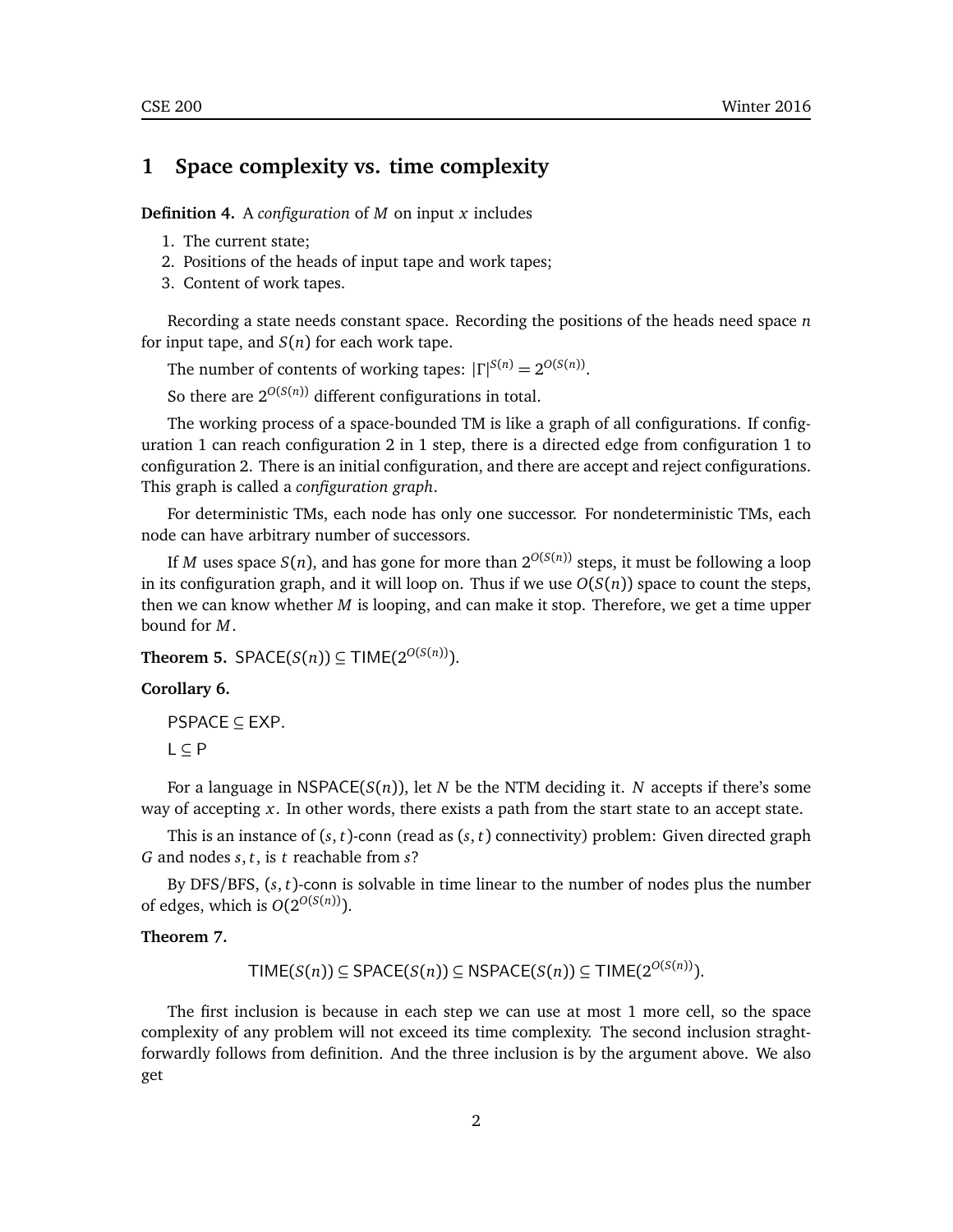**Corollary 8.**

L ⊆ NL ⊆ P ⊆ NP ⊆ PSPACE ⊆ EXP.

## **2 Savitch's Theorem**

**Theorem 9** (Savitch's Theorem). For  $S(n) \ge \log n$ ,

 $NSPACE(S(n)) \subseteq SPACE((S(n))^2)$ .

Plugging in  $S(n) = \log n$  and  $S(n) = \text{poly}(n)$ , we get

**Corollary 10.**

NL ⊆ NSPACE( $log<sup>2</sup> n$ )  $NPSPACE = PSPACE$ 

*Proof of Savitch's Theorem.* We consider the graph problem: given *s*, *t*, *T*, is there a path of length at most *T* from *s* to *t*? (Let  $T \leq 2^{S(n)}$ .) The proof idea is to find the middle node in path, *u*, the path from *s* to *u*, and the path from *u* to *t*. Thus we can reuse the space. To find *u*, we just go through all candidates.

*PAT H*(*s*, *t*, *T*) If  $T = 1$  check if  $s = t$ , or  $t$  is a neighbor of  $s$ . For every  $u \in V$  do If *PATH*( $s, u$ ,  $T/2$ ) and *PATH*( $u, t$ ,  $T/2$ ) return "Yes". Return "No".

The space complexity *M*(*T*) follows the recursion

 $M(T) = M(T/2) + O(log |V|) = M(T/2) + O(S(n)).$ 

The depth of the recursion is  $\log T$ . so  $M(T) = O(S(n))\log T$ . We wanted to initialize  $T \leq$  $|V| = 2^{O(S(n))}$ , so  $\log T = O(S(n))$ . Then  $M(T) = O(S(n)) \log T = O((S(n))^2)$ .  $\Box$ 

$$
PATH(s, t, T) \iff \exists u \forall bPATH(s_b, t_b, T/2) \text{ where } s_b = \begin{cases} s, \text{ if } b = 0 \\ u, \text{ if } b = 1 \end{cases} \text{ and } t_b = \begin{cases} t, \text{ if } b = 1 \\ u, \text{ if } b = 0 \end{cases}
$$

Expanding the formula, in the end we get a formula of form

$$
\exists u_1 \forall b_1 \exists u_2 \forall b_2 \dots \exists u_{\log T} \forall b_{\log T} \; P
$$

The number of quantifiers grows polynomially to the input size.

PSPACE is exactly the class of problems describable by alternating quantifiers, followed by a predicate in P. Note that unlike classes in PH, the number of quantifiers are not fixed, but a polynomial to *n*.

PSPACE-complete problem include